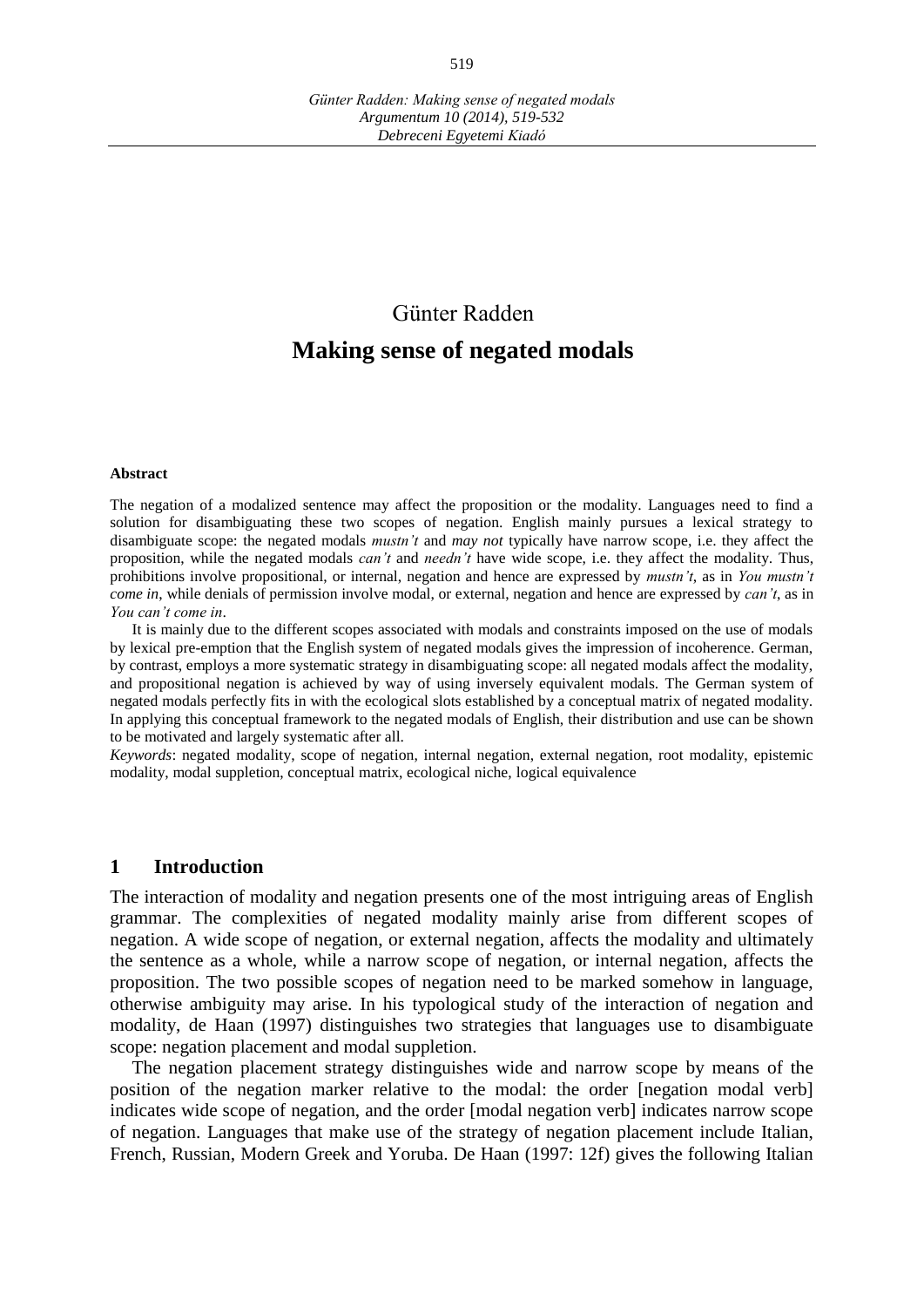examples of negation placement, where sentence (1a) illustrates wide scope and sentence (1b) narrow scope.

- (1) a. Gianni non deve andare a Roma. Gianni NEG must:3SG:PRES go:INF to Rome 'Gianni needn't go to Rome.'
	- b. Gianni deve non andare a Roma. Gianni must:3SG:PRES NEG go:INF to Rome 'Gianni mustn't go to Rome.'

The strategy of negation placement is well-motivated. The order of negation and modal verb iconically reflects the scope of negation and no additional marking is needed: the same modal verb can be used in both scopes. The situation changes when a language adopts the strategy of modal suppletion, as in the English translations of the Italian sentences. Here, the scope of negation affects the choice of the modal verb: wide scope of negation as in (1a) is indicated by *needn't*, and narrow scope of negation as in (1b) is indicated by *mustn't*. Languages that make use of the strategy of modal suppletion include the Germanic languages, Scots Gaelic, Finnish, Tamil, and West Greenlandic. As a Germanic language, English distinguishes modal and propositional negation by using the strategy of modal suppletion.

The notion of suppletion raises several questions. Does the notion of suppletion presuppose a term that is expected to occur within a system but is not actualized in language? The modals *needn't* and *mustn't* in the English translation above indicate different scopes but apparently do not supplant another modal. How is suppletion motivated? What are the constraints governing modal suppletion? Such questions need to be addressed in exploring the system of negated modals in English.

# **2 Distinctions defining kinds of positive and negated modality**

 $\overline{a}$ 

Positive and negated modalities form an ecological system with slots that are filled, or are fillable, by positive and negated modals. In fact, any linguistic unit is part of a system and motivated by distinctions imposed by the ecological system as a whole and ecological niches surrounding it (for ecological motivation see Radden & Panther 2004: 24-26). The distinctions that are crucial to the subsystem of modality in English are (i) type of modality, (ii) strength of modality, (iii) scope of negation, and (iv) source of modal assessment or potency.

(i) The main types of modality are root modality and epistemic modality. Both types of modality involve a person's, typically the speaker's, assessment of a situation. Epistemic modality is concerned with the potentiality of states of affairs, as in *Phil must be rich*. Root modality is concerned with the potentiality of events.<sup>1</sup> Root modality includes deontic and intrinsic, or dynamic, modality. Deontic modality is concerned with potential acts to be carried out, as in *You must go now*, while intrinsic modality is concerned with potential events

<sup>1</sup> The distinction between the modalities is very tricky. A reviewer provided the following examples: (a) *She must take the books back to the library* (deontic meaning) versus (b) *She must be taking the books back to the library* (epistemic meaning). The distinction between root and epistemic modality is thus not just a matter of events versus states but, more generally, of boundedness versus unboundedness. The progressive aspect in (b) unbounds the event (with implicit boundaries) and thereby makes it coincide with speech time so that it can be assessed epistemically as a present state of affairs.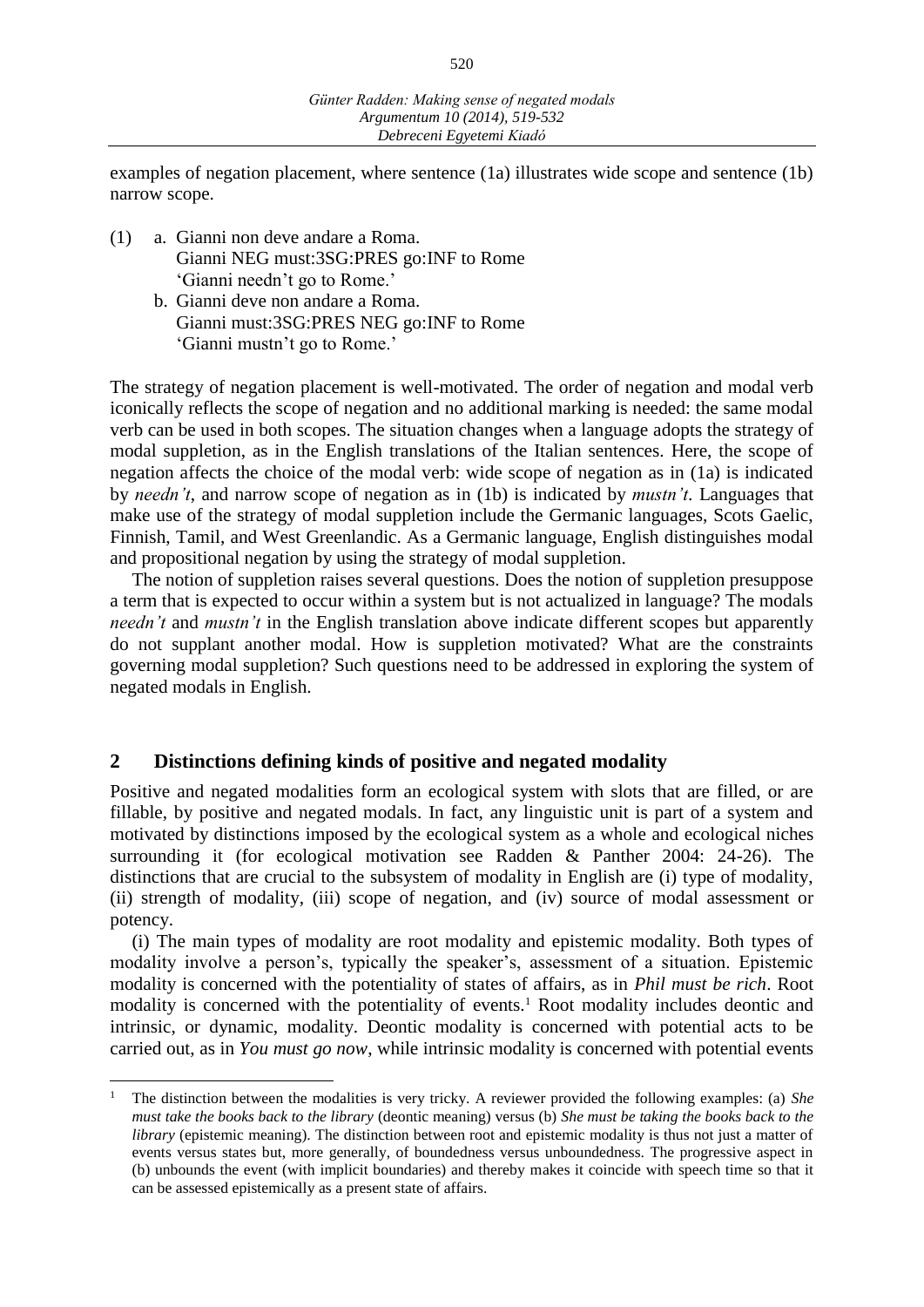arising from an internal disposition of a thing, as in *The meeting can be cancelled* 'it is possible for the meeting to be cancelled'.

(ii) Modal notions can be distinguished according to their degree of strength along a scale. The modal notions at the endpoints of the scale of modality are compelling modalities and enabling modalities. In epistemic modality, these opposed modal notions are 'necessity' and 'possibility'. The notions of 'necessity' and 'possibility' can also be understood as applying to root modality.<sup>2</sup> This follows from the semantic commonality of the two types of modalities. As pointed out by Langacker (1991: 272), epistemic modality indicates the likelihood of a process and root modality additionally involves some conception of potency directed toward the realization of that process. We will thus speak of *root necessity* and *root possibility* and only use the terms 'obligation' and 'permission' when specifically referring to the deontic meaning of modals. The notions of necessity and possibility are well-defined as scalar endpoints and are typically expressed by modal verbs. The modals denoting these two notions are the subject of this study.

(iii) The scope of negation in modal sentences reflects different modal constellations. External negation expresses a negative judgement about a positive proposition, internal negation expresses a positive judgement about a negative proposition. This important conceptual distinction is not systematically coded in modal suppletion languages like English. Only sporadically are prosody or cliticization used to indicate a particular scope (see Section 5.2). Apparently, the lack of linguistic marking is not detrimental to communication—one may suspect that native speakers are not even aware of different scopes of negation.

(iv) The source of a modal assessment or potency may be the speaker (or hearer in questions) or external circumstances. Speaker-based modality is often referred to as subjective and speaker-external modality as objective. Our conceptualization of modality has been shown to be metaphorically based on force-dynamic constellations, which also allow us to illustrate the difference between subjective and objective modality (see especially Johnson 1987, Talmy 1988, Sweetser 1990, and Pelyvás 1996, 2011). The interaction of forces and counter-forces is particularly perspicuous in the directive forces of deontic modality. Figure 1 illustrates the interplay of forces and counter-forces in three deontic situations: schema (a) represents the force-dynamic constellation underlying subjective obligation, schema (b) the force-dynamic constellation underlying subjective prohibition, and schema (c) the forcedynamic constellation underlying objective prohibition. The three schematic representations are meant to exemplify the force-dynamic nature of modality—in-depth analyses of forcedynamic schemas, particularly the schemas underlying *may* and *must*, are found in Pelyvás (1996 and 2011)*.*

 $\overline{a}$ 

Leech (1969 : 218) already speculated on the logical commonality of epistemic and deontic modality: "We may go so far as to claim, in fact, that 'possibility' and 'necessity' logically include 'permission' and 'obligation'—that 'permission' is a particular kind of 'possibility', and 'obligation' a particular kind of 'necessity'. So:

<sup>&#</sup>x27;I am permitted to open this letter' implies 'It is possible for me to open this letter'.

<sup>&#</sup>x27;I am obliged to open this letter' implies 'It is necessary for me to open this letter'."

Cf. also Lyons' (1977: 823) definition of deontic modality: "deontic modality is concerned with the necessity or possibility of acts performed by modally responsible agents."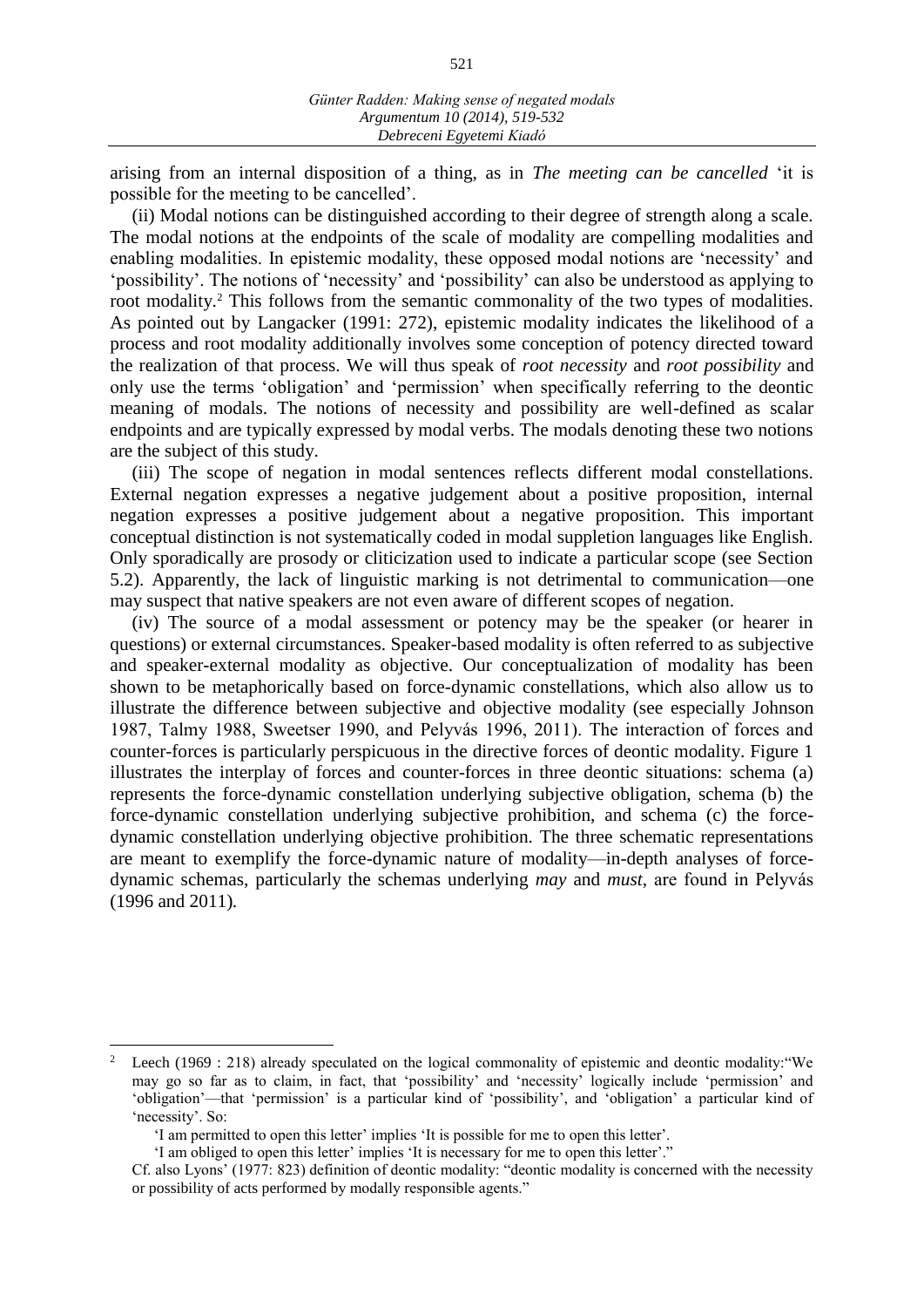

*Figure 1: Subjective obligation and prohibition, and objective prohibition*

The dotted ellipse represents the speaker's conceptualization of the modalized situation. The modalities of obligation (a) and prohibition (b) are subjective by virtue of the active role taken by the off-stage speaker/conceptualizer as the imposer of the obligation or prohibition in the on-stage situation. The identity of speaker/conceptualizer and imposer is indicated by a dotted line linking them. Due to his stronger force, the imposer is able to overcome the obligee's weaker counter-force and impose his will upon the obligee. In subjective obligations as in (a), the obligee reluctantly takes on the role of a doer and performs the act imposed by the speaker;<sup>3</sup> in subjective prohibitions as in (b), the obligee's counter-force is blocked by the speaker so that he is barred from acting. The blockage is indicated by a thick vertical line. Both subjective obligation and subjective prohibition are expressed by the modal *must*, which typically specifies a compelling modality as subjective.

In objective prohibitions, the speaker/conceptualizer remains off-stage. The source of the compelling force is an external entity, in particular circumstances, conditions, regulations or rules. Objective obligations lack the strong volitional force of a human imposer and hence tend to be understood as less compelling and face-threatening than subjective prohibitions. In schema (c), the less compelling blockage of objective obligations is indicated by a light line.

The three force-dynamic schemas were meant to illustrate the conceptual difference between subjective and objective modalizations. The distinction between subjective and objective sources is less clear-cut in epistemic modality (Lyons 1977: 797-9). An epistemic assessment always includes an element of subjectivity. Nevertheless, we will assume that the distinction between subjective and objective sources is relevant to all kinds of modality and the modal verbs expressing them. The modals used in describing subjective modalities are *must* and *may*, the modals describing objective modalities are *have to* and *can*, <sup>4</sup> and the negated modal *need not*.

 $\overline{a}$ 

522

<sup>3</sup> As has been convincingly argued by Pelyvás (2011), the participant described as obligee/doer fulfils a dual role in an obligation: in the obligation portion of the complex situation, the participant adopts the passive role of an obligee at the end of the energy chain, in the action portion, he adopts the active role of a "doer" at the head of an energy chain.

<sup>4</sup> Huddleston & Pullum (2002: 181, 183) draw attention to the possibility of using *must* and *may* objectively. Thus, the epistemic modal *must* is used objectively in *If I am older than Ed and Ed is older than Jo, I must be older than Jo*. Likewise, epistemic *may* is used objectively in *He may have misled Parliament: there is going to be an inquiry*. The same applies to deontic modals: deontic *must* is used objectively in *We must make an appointment if we want to see the Dean,* and deontic *may* is used objectively in *We may/can borrow up to six books.*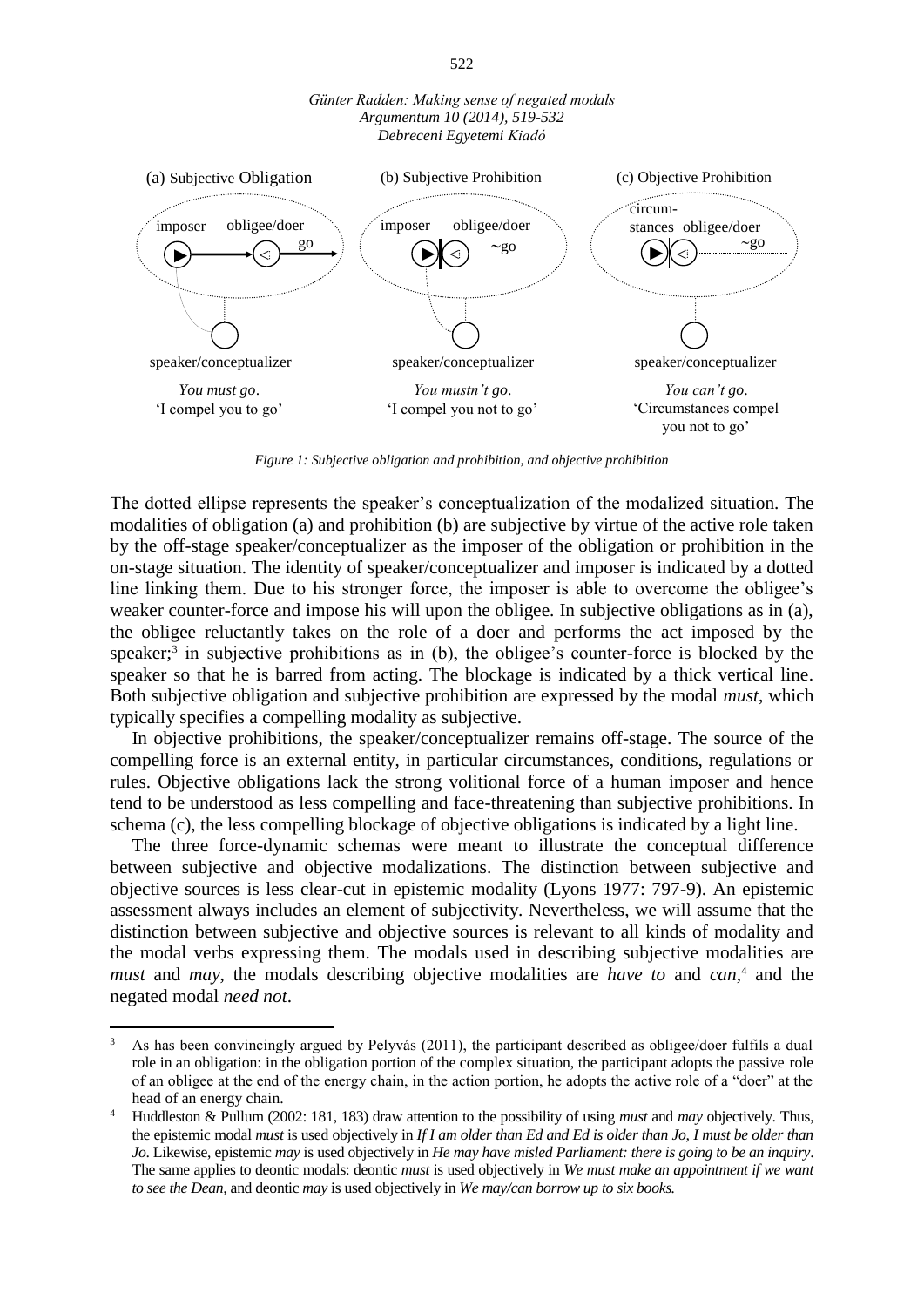# **3 Conceptual matrix of kinds of modality**

The four distinctions defining kinds of modality can be used to establish a matrix consisting of 16 cells for negated modal concepts. It is, of course, very uneconomical for a language to provide 16 distinct negated modals to match each conceptual slot. Modal suppletion languages like English have developed an elegant strategy that allows them to reduce the number of modals needed to fill the conceptual slots for negated modality: they make use of the principle of logical equivalence. According to the classical rule of logical equivalence, 'possible not' is logically equivalent to 'not necessary', and 'necessary not' is logically equivalent to 'not possible'. These inverse relations of logical equivalence are stated in the logical rules of equivalence under (2), where  $\equiv$  stands for logical equivalence, 'poss' for possibility. 'nec' for necessity, and 'p' for proposition.

| (2) a) poss $\neg p \equiv \neg \text{nec } p$ | 'possible not $p' \equiv$ 'not necessary p' |
|------------------------------------------------|---------------------------------------------|
| b) nec $\neg p \equiv \neg poss p$             | 'necessary not $p \equiv$ 'not possible p'  |

In accordance with equivalence rule (2a), for instance, the following epistemic statements are logically equivalent

| $(3)$ a) Cognitive grammar <b>may not</b> solve every problem.                                                                     | [ $poss \sim p$ ] |  |
|------------------------------------------------------------------------------------------------------------------------------------|-------------------|--|
| It is possible that cognitive grammar does not solve every problem                                                                 |                   |  |
| b) Cognitive grammar <b>needn't</b> solve every problem. [ $\sim$ nec p]                                                           |                   |  |
| $\sqrt{1}$ , the contract of $\sqrt{1}$ , $\sqrt{1}$ , $\sqrt{1}$ , $\sqrt{1}$ , $\sqrt{1}$ , $\sqrt{1}$ , $\sqrt{1}$ , $\sqrt{1}$ |                   |  |

'It is not necessarily the case that cognitive grammar solves every problem'

It has often been noted that truth-conditional equivalence is not to be equated with sameness of meaning. In the sentences under (3), the same conceptual content is viewed from different vantage points. The possibility modal *may* in (3a) frames the proposition from the perspective of possibility. For example, in using cognitive grammar, it was possible for me to find solutions to explain word order, aspect and modality but, at the moment, I am stuck with problems of affix hopping—so *cognitive grammar may not solve every problem*.

The necessity modal *need* in (3b) makes us view the proposition from the perspective of necessity. The sentence may, for example, be set in a dispute about different theories of grammar in which a cognitive scholar contends that cognitive grammar can handle just about everything and a generativist objects that cognitive grammar cannot handle traces, whereupon the cognitivist retorts that there is no model of grammar that can solve all problems of grammar, so *cognitive grammar needn't solve every problem* either.

In spite of the fact that logically equivalent construals are not semantically or pragmatically equivalent, the principle of logical equivalence pervades the system of negated modality and its use of modals. On the basis of the distinctions identified in Section 1, we can now set up a matrix consisting of 16 conceptual cells for negated modality according to (i) type of modality (root vs epistemic), (ii) strength of modality (necessity vs. possibility), (iii) scope of negation (propositional vs. modal), and (iv) source of modal assessment or potency (subjective vs. objective). This ecological matrix is presented in Table 1, with the positive modals of English already filled in. The cells are arranged conceptually and not, as usually, according to their form. Each line of cells contains related concepts so that propositional negations are in line with their equivalent modal negations. This way, it becomes apparent which conceptual niches for a kind of modality are filled by which modals and which niches are left blank.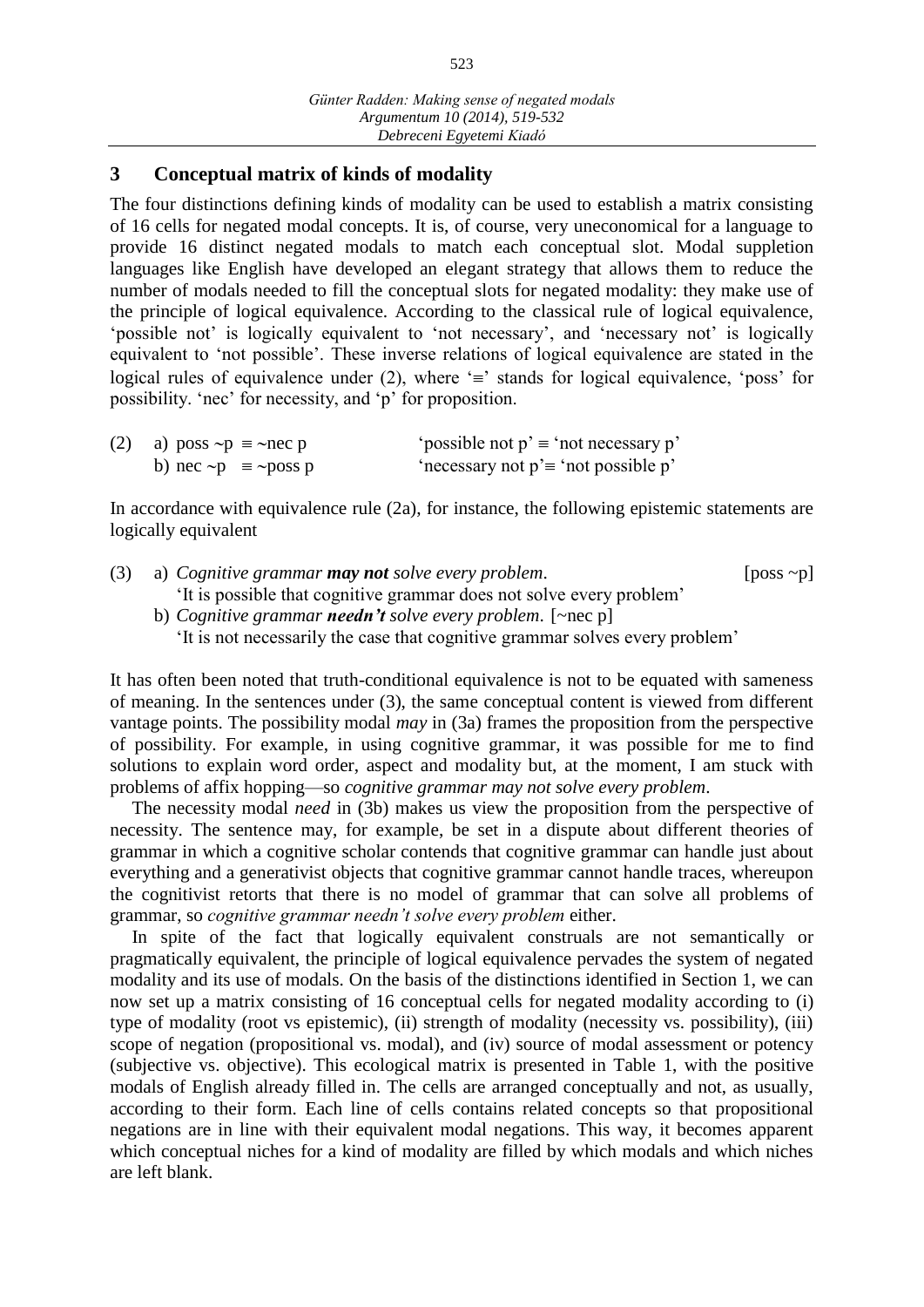| Debreceni Egyetemi Kiadó |       |                   |              |                        |                  |                           |  |
|--------------------------|-------|-------------------|--------------|------------------------|------------------|---------------------------|--|
|                          |       | positive modality |              |                        | negated modality |                           |  |
|                          |       |                   |              | propositional negation |                  | equivalent modal negation |  |
|                          | mod p |                   | $mod \sim p$ |                        | $~\sim$ mod p    |                           |  |
|                          | subj  | obj               | subj         | obj                    | subj             | obj                       |  |
| Root necessity           | must  | have to           |              |                        |                  |                           |  |
| Root possibility         | may   | can               |              |                        |                  |                           |  |
| Epist. necessity         | must  | have to           |              |                        |                  |                           |  |
| Epist. possibility       | may   | can)              |              |                        |                  |                           |  |

| Günter Radden: Making sense of negated modals |
|-----------------------------------------------|
| Argumentum 10 (2014), 519-532                 |
| Debreceni Egyetemi Kiadó                      |

Some languages are apparently more logic-minded than others. Before turning to the English system of modality, let us take a look at a related language that is an epitome of orderliness in its system of negated modality: German.

# **4 The German system of negated modality**

The German system of negated modality is fully regular and may help us understand (some of) the oddities of the English system. German has four basic modals that roughly translate as follows: *müssen* 'must', *dürfen* 'may', *brauchen* 'need', and *können* 'can'. As in English, *müssen*  and *dürfen* are subjective modals, and *brauchen* and *können* are objective modals. The negated models are listed in Table 2a in German and, for convenience, also in their English translations in Table 2b. The modals are arranged according to the matrix developed in Table 1. There is normally one modal available for each slot, and the modals printed in bold are the ones that are typically preferred for a negated modal concept. Negated modals that are put in parentheses are supplanted to fill ecological niches. The use of 'n' indicates the German negation marker *nicht*.

|        | positive    |        |        | propositional negation |                                                  |                                                                | equivalent modal negation |                                             |                            |
|--------|-------------|--------|--------|------------------------|--------------------------------------------------|----------------------------------------------------------------|---------------------------|---------------------------------------------|----------------------------|
|        | mod         | subi   | obi    | $\text{mod}$ ~         | subi                                             | obi                                                            | $\sim$ mod                | subi                                        | obi                        |
| Root   | nec         | müssen |        |                        | $nec \sim$ ( <i>n</i> dürfen) ( <i>n</i> können) |                                                                |                           | $\sim$ poss <i>n</i> dürfen <i>n</i> können |                            |
|        | poss        | dürfen | können |                        |                                                  | $poss \sim (n \text{ m} \times \text{m})$ ( <i>n</i> brauchen) | $\sim$ nec                |                                             | n müssen <b>n brauchen</b> |
| Epist. | nec         | müssen |        |                        | $nec \sim$ ( <i>n</i> dürfen) ( <i>n</i> können) |                                                                | $~\sim$ poss              | n dürfen <b>n können</b>                    |                            |
|        | <b>poss</b> |        | können |                        |                                                  | $poss \sim (n \text{ m} \times \text{m})$ ( <i>n</i> brauchen) | $\neg$ nec                | n müssen                                    | n brauchen                 |

| Table 2a: Negated modals in German |  |  |  |
|------------------------------------|--|--|--|
|------------------------------------|--|--|--|

|           | positive    | propositional negation              | equivalent modal negation      |  |  |
|-----------|-------------|-------------------------------------|--------------------------------|--|--|
| mod       | subi<br>obi | $mod \sim subi$<br>obi              | $~\sim$ mod subj<br>obi        |  |  |
| Root nec  | 'must'      | $nec \sim (may not') (can't')$      | $\sim$ poss 'may not' 'can't'  |  |  |
| poss      | 'may' 'can' | $poss \sim$ ('mustn't') ('needn't') | $\sim$ nec 'mustn't' 'needn't' |  |  |
| Epist nec | 'must'      | $nec \sim$ ('may not') ('can't')    | $\sim$ poss 'may not' 'can't'  |  |  |
| poss      | ʻcan'       | $poss \sim$ ('mustn't') ('needn't') | $\sim$ nec 'mustn't' 'needn't' |  |  |

*Table 2b: German negated modals translated into English*

Three features of the German system of negated modality are especially striking.

Firstly, the German system of negated modality is wholly based on external negation. Internal negation is expressed by using the equivalent forms of external negation. Internal negation in German is thus fully suppletive. A conclusion that may be drawn from this pattern is that external negation, as displayed in the German system of modality, is probably the

*Table 1: Ecological matrix of modality with slots for negated modal concepts*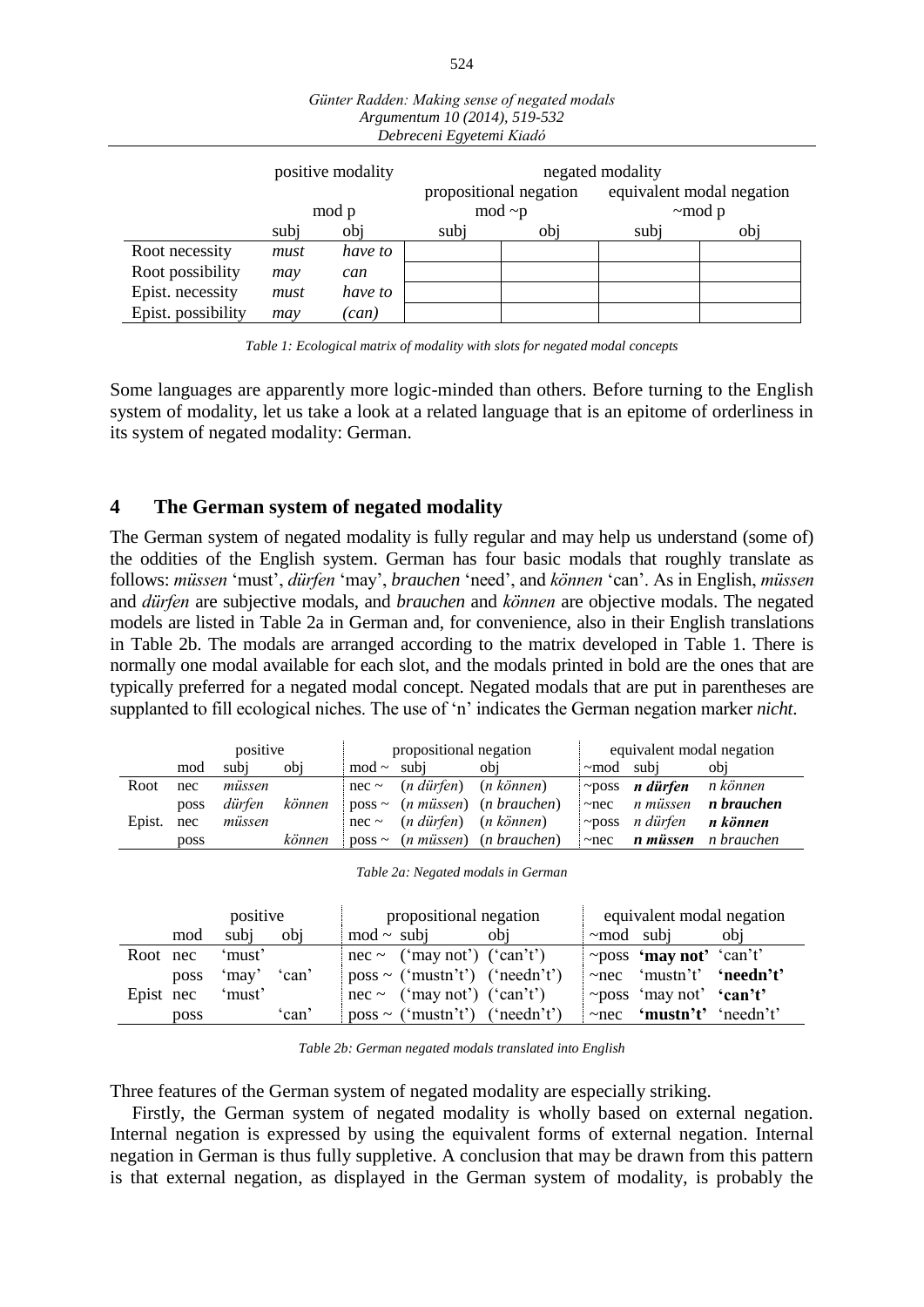default kind of negation for modal concepts; it may even be unlikely to find a language that is wholly based on internal negation.

Secondly, the same modals are used in negated root and negated epistemic modality, and they are used for exactly the same corresponding slots. As a result, only four modals are needed to code our 16 negated modal concepts.

Thirdly, for each modal notion two modal verbs are available, a subjective modal and an objective modal. For example, externally negated root necessity can be expressed by subjective 'may not' or objective 'can't'. As argued above, the modals reflect distinctions between source of assessment or potency so that each modal notion can be construed as having a speaker-based source or a speaker-external source.

Fourthly, for each pair of speaker-based and speaker-external modals, there is always a preference for one of them. The preferred choices of a modal are printed in bold. Thus, in root necessity, the negated subjective modal *nicht dürfen* 'may not' is preferred to the negated objective modal *nicht können* 'can't'. Interestingly, the pattern is reversed with epistemic modality. Thus, in epistemic modality, the negated objective modal *nicht können* 'can't' is preferred to the negated subjective modal *nicht dürfen* 'may not'*.* This asymmetry of modal distribution indicates that the speaker is seen as being more involved in root necessity than in epistemic necessity but as being less involved in root possibility than in epistemic possibility. We can, in fact, imagine that the folk model of force dynamics justifies this distribution. The directive force of a speaker laying a prohibition is certainly very strong, while the speaker's subjective force in deductive reasoning is small compared to the force of external facts that guides his reasoning. Similar explanations may apply to the reversal of subjective and objective source in root and epistemic possibility.

### **5 The English system of negated modality**

Let us now look at the more challenging English system of negated modality. Before summarizing the positive and negated modals in Table 3, their use will be elucidated by the examples given under (4) to (7) and by the terms by which each kind of modality is known provided there is such a term. The modalities are ordered according to root and epistemic modality and their strength of compelling and enabling modality. For each modal concept the positive and the two negated modalities are provided. Root modality is exemplified by deontic modality, i.e. permission and obligation. Sentence (6b) is parenthesized because it does not occur in Standard British English (see Section 5.3).

| (4) | Compelling root modality |                               |                         |                       |  |  |  |  |  |
|-----|--------------------------|-------------------------------|-------------------------|-----------------------|--|--|--|--|--|
|     | a) positive              | nec p                         | obligation              | You must go.          |  |  |  |  |  |
|     | b) negated               | $nec$ ~ $p$                   | prohibition             | You mustn't go.       |  |  |  |  |  |
|     | $\mathbf{c})$            | $\equiv \sim$ poss p          | denial of permission    | You may not/can't go. |  |  |  |  |  |
| (5) | Enabling root modality   |                               |                         |                       |  |  |  |  |  |
|     | a) positive              | poss p                        | permission              | You may/can go.       |  |  |  |  |  |
|     | b) negated               | $poss \sim p$                 | 'permission not to act' | You may nót go.       |  |  |  |  |  |
|     | C)                       | $\equiv \sim$ nec p           | release from obligation | You needn't go.       |  |  |  |  |  |
| (6) |                          | Compelling epistemic modality |                         |                       |  |  |  |  |  |
|     | a) positive              | nec p                         | necessity               | That must be true.    |  |  |  |  |  |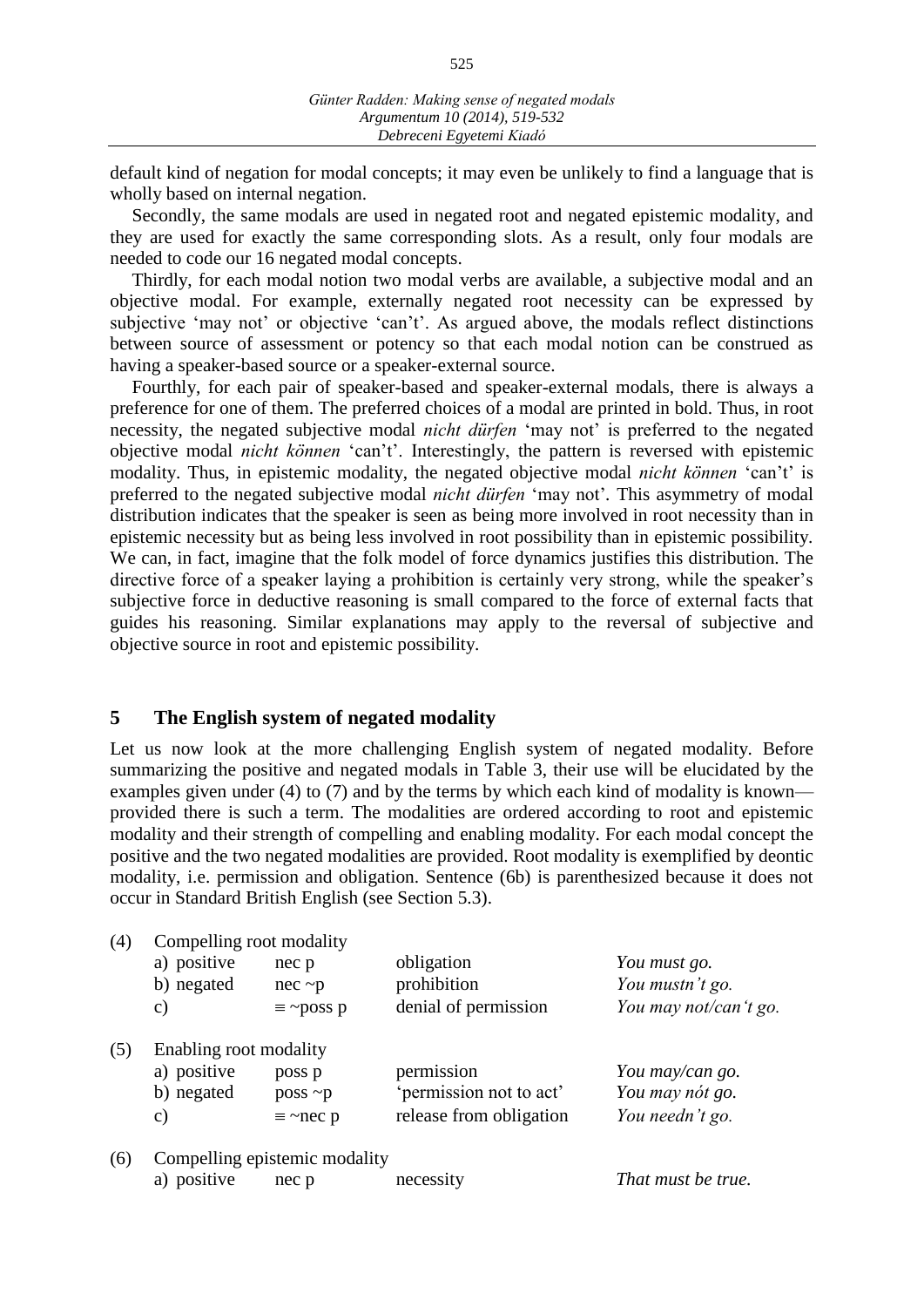|     |                                                                                                                             |            |                                                                    |                                     |                                                                     | Günter Radden: Making sense of negated modals<br>Argumentum 10 (2014), 519-532<br>Debreceni Egyetemi Kiadó |     |                                                                     |                     |                         |
|-----|-----------------------------------------------------------------------------------------------------------------------------|------------|--------------------------------------------------------------------|-------------------------------------|---------------------------------------------------------------------|------------------------------------------------------------------------------------------------------------|-----|---------------------------------------------------------------------|---------------------|-------------------------|
|     | $\mathbf{c})$                                                                                                               | b) negated |                                                                    | $nec$ ~ $p$<br>$\equiv \sim$ poss p |                                                                     | 'necessity that not p'<br>impossibility                                                                    |     |                                                                     | That can't be true. | (That mustn't be true.) |
| (7) | Enabling epistemic modality<br>a) positive<br>poss p<br>b) negated<br>$poss \sim p$<br>$\mathbf{c})$<br>$\equiv \sim$ nec p |            |                                                                    |                                     | possibility<br>'possibility that not p'<br>exemption from necessity |                                                                                                            |     | That may be true.<br>That may not be true.<br>That needn't be true. |                     |                         |
|     | positive<br>mod                                                                                                             |            | propositional negation<br>mod $\sim$<br>subj<br>subi<br>obi<br>obj |                                     | $~\sim$ mod                                                         | equivalent modal negation<br>subj                                                                          | obj |                                                                     |                     |                         |
|     | Root                                                                                                                        | nec        | must                                                               | have to                             | $nec \sim$                                                          | mustn't                                                                                                    |     | $\neg$ poss                                                         | may not             | can't                   |
|     |                                                                                                                             | poss       | may                                                                | can                                 | $poss \sim$                                                         | may nót                                                                                                    |     | $\sim$ nec                                                          |                     | needn't                 |
|     | Epist.                                                                                                                      | nec        | must                                                               | have to                             | $nec \sim$                                                          | (mustn't)                                                                                                  |     | $\neg$ poss                                                         |                     | can't                   |
|     |                                                                                                                             | poss       | may                                                                |                                     | $poss \sim$                                                         | may not                                                                                                    |     | $\sim$ nec                                                          |                     | needn't                 |

| Table 3: Positive and negated modals in English |  |  |  |
|-------------------------------------------------|--|--|--|
|                                                 |  |  |  |

Like the German system of negated modality, the English system makes use of four modals. However, the distribution of its negated modals is markedly different. While the German system exclusively relies on external negation, the English system is built on both external and internal negation. With the exception of root *may not*, the externally negated modals, *can't* and *needn't*, are objective, while the internally negated modals, *mustn't* and *may not*, are subjective. In trying to resolve the apparent inconsistencies of the mixed system of English negated modality, we will make use of the regularities revealed by the German system of negated modality.

# **6 Discussion of the English system of negated modality**

## *6.1 Compelling root modality and its negations*

Positive compelling root modality in its deontic use applies to obligations or pieces of advice. It is expressed by the modal *must* or the semi-modal *have to*. The internal negation of an obligation is a prohibition, represented as 'necessary not'. In English, this concept is expressed by using the negated necessity modal *mustn't*, as in (8a). In accordance with the principle of logical equivalence, 'not possible' is equivalent to 'necessary not', i.e. a denial of permission [~poss p] is equivalent to a prohibition [nec  $\neg$ ] and hence is expressed by negated possibility modals, i.e. *may not or can't*, as in (8b) and (8c). The three construals are logically equivalent but, of course, not identical in meaning. Let us compare these three construals in the following sentences:

| (8) a) You <i>mustn't</i> come in. We mustn't disturb grandma. | [nec $\sim$ p]            |
|----------------------------------------------------------------|---------------------------|
| b) You <i>may not</i> come in. It's my room.                   | [~poss $p \equiv$ nec ~p] |
| c) You <i>can't</i> come in. Not with that dog.                | [~poss $p \equiv$ nec ~p] |

The internal negation of deontic *mustn't* as in (8a) gives rise to the sense of prohibition: *must*  retains its compelling force and *not* negates the proposition. Yet, this use of *mustn't* is felt to be "irregular" and is also very rare cross-linguistically (Palmer 2001: 97). Palmer only found a similar use of negated 'must' denoting prohibition in Norwegian: *Han må ikke forlate rommet*, glossed as 'he must not leave the room', means, just as in English, 'He mustn't leave the room'. People's feeling about the irregularity of English *mustn't* may be due to its synonym *not have to*,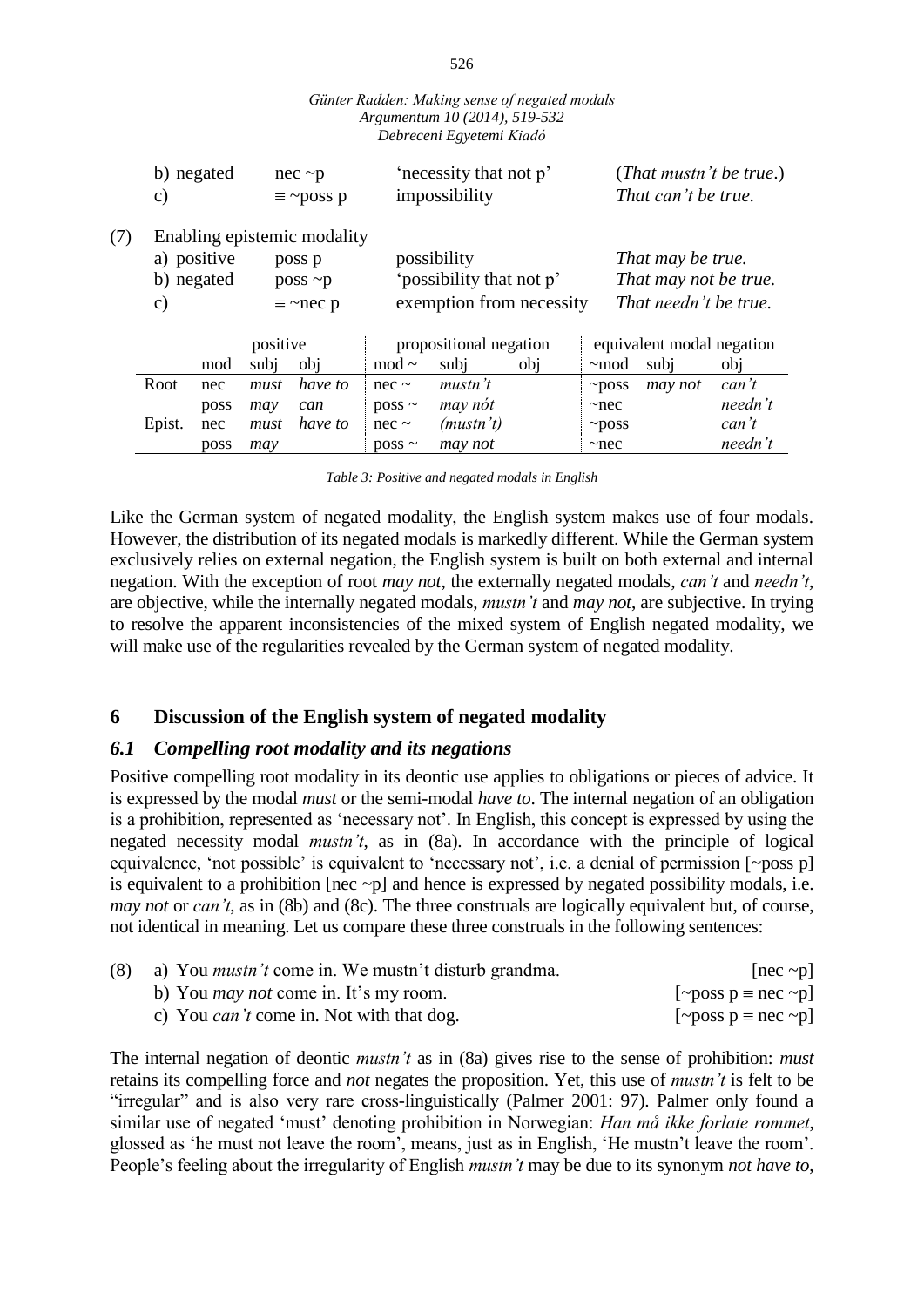as in *You don't have to go*, which describes, not a prohibition, but the release from an obligation. *Not have to thus means as much as <i>needn't*, i.e. 'not necessary', and one might expect that *mustn't* should also mean 'not necessary'—as it does e.g. in German. For some speakers of American English, this makes perfect sense because *mustn't* is also used epistemically in the sense of 'not necessary', i.e. exemption from necessity (see sentence 10a). Like obligatory *must*, prohibitive *mustn't* is certainly also avoided because of its strong authoritarian tone.<sup>5</sup> Its "bad reputation" is reflected in its relatively low frequency: a Google search of the string "you mustn't come in" only listed 10,200,000 hits, compared to 82,200,000 hits for "you can't come in".

The most natural way of expressing a prohibition is by framing it inversely as a denial of permission. However, denying permission by means of subjective *may not* as in (8b) is not commonly done either, as witnessed by the lowest frequency of only 1,230,000 hits for the string "you may not come in" on Google. The most frequently used negated modal is thus the objective modal *can't*, as in (8c). Why should there be such glaring differences in use between *may not and can't*? To Palmer (2001: 98), *may not is "regular" in its epistemic sense and* "irregular" in its deontic sense. This is certainly true, but Palmer does not specify the criteria defining his notion of (ir)regularity. The criterion that is apparently at stake here is that of subjectivity as opposed to objectivity. Like *mustn't*, the subjective modal *may not* frames a prohibition on the grounds of social authority, while the objective modal *can't* frames it on the grounds of circumstances, rules and regulations. The low frequency of deontic *may not* is probably due to a range of factors: its authoritative flavor, its exceptional status among equivalent external negations (as the only subjective modal, see Table 3), and its polysemy (used for three kinds of negated modality). Conversely, the high frequency of deontic *can't* is probably due to its less imposing connotations, its conformity within the pattern of equivalent external negations, and its corresponding use in epistemic negation.

## *6.2 Enabling root modality and its negations*

 $\overline{a}$ 

Let us also illustrate enabling root modality by using deontic modality and the notion of permission. Subjective permission-granting is expressed by *may*, objective permissiongranting by *can*. The propositional negation of 'granting permission to act' is 'granting permission not to act'. The inversely negated modal *needn't* describes a release from obligation. Both construals are comparable in that they permit a person to act or not to act.

| (9) a) You <i>may not</i> go to school today. | $[poss\sim p]$                  |
|-----------------------------------------------|---------------------------------|
| b) You <i>needn't</i> go to school today.     | [ $\sim$ nec p = poss $\sim$ p] |

The negated modal *may nót* in sentence (9a) conveys 'permission not to act'. Normally people ask for permission only when they want to do something rather than when they want to refrain from doing something. Permitting a person not to act is therefore a rare situation. There is, in fact, no need to code this concept by a modal of its own because an act of permission-granting includes the permission not to carry out the act permitted. Yet, this concept has its ecological niche in contrast to 'be permitted to act'. For example, a smoking area might be designated as *You may nót smoke here*, where *nót* would be stressed and set off from *may* by a pause

<sup>5</sup> Myhill's (1996) study of the development of the strong obligation system in American English revealed a dramatic drop of the strong obligation marker *must*. The objective semi-modals *(have) got to* (53%) and *have to* (39%) have almost completely ousted subjective *must*, which now only accounts for 8% of the compelling modals. Myhill attributes these recent shifts to two major social factors in American English: "colloquialisation" and "democratisation".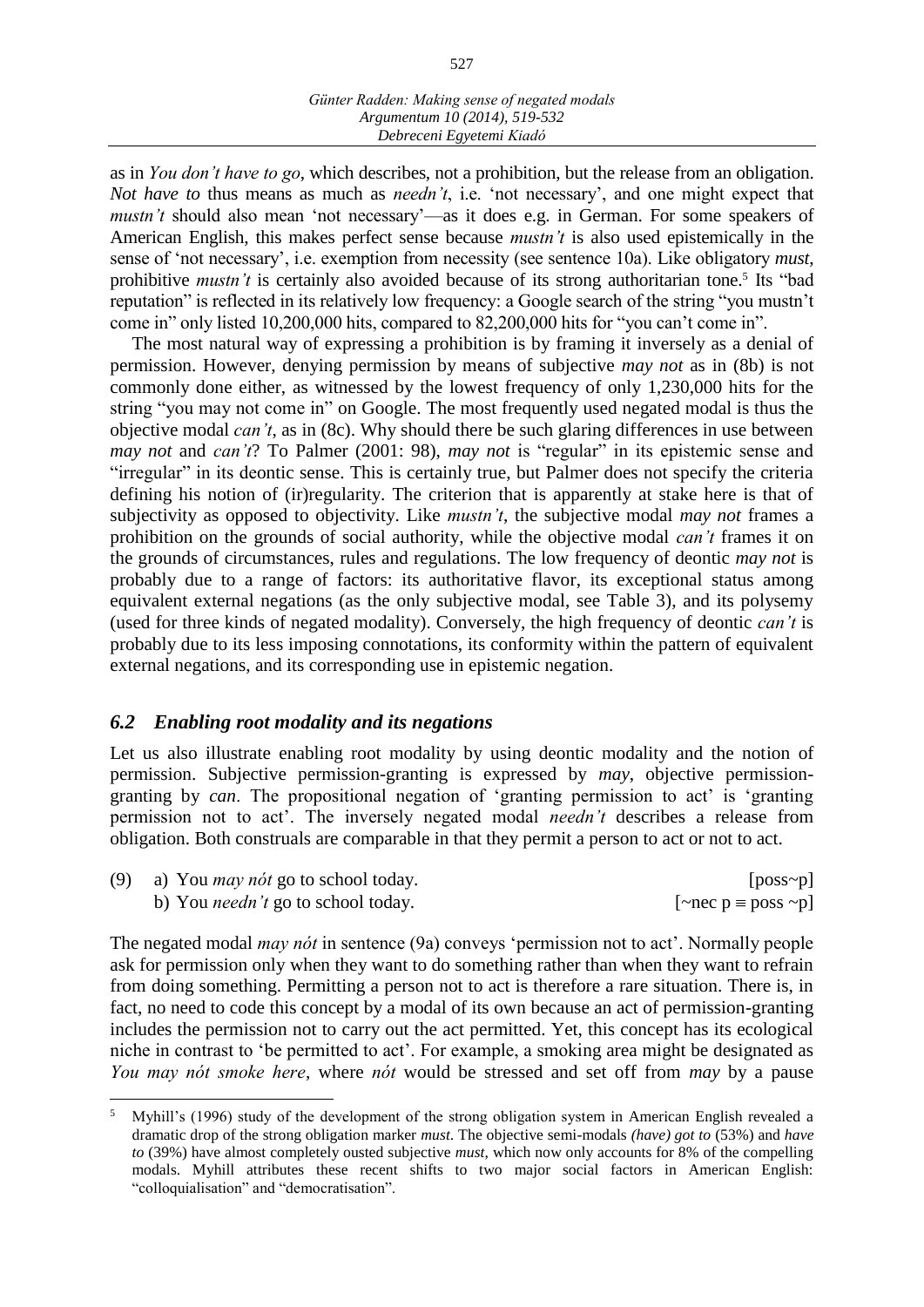between *may* and *not*. These prosodic features serve to disambiguate this sense of *may not* in (9a) from the externally negated sense of prohibition, as in (8b). The pause between *may* and *not* signals that the negation belongs to the proposition, and the stress on *nót* signals that the proposition is being negated.

Construing the concept 'poss  $\sim p$ ' inversely by negating a necessity as in (9b) is, without doubt, more natural than expressing it directly, as in (9a). The suppletive modal *needn't*  denotes 'lack of necessity', but it never occurs as a modal in its positive form. However, its usage as a full verb, as in *We need to sleep*, does express the notion of necessity. The idea of non-necessity might equally well be rendered by the semi-model *have to*: *You don't have to go to school today.* The perspective adopted in negating a necessity is that of an obligation imposed upon by circumstances: we normally go to school but are released from the plight of having to do so today. This very common situation is, therefore, expressed by an externally negated, objective modal of necessity.

# *6.3 Compelling epistemic modality and its negations*

In some, but not all, respects, epistemic necessity is on par with root necessity: the positive modals in both compelling modalities are *must* for subjective assessments and *have to* for objective assessments. However, the corresponding negated modal *mustn't* is not available in Standard English.<sup>6</sup> There is thus an ecological niche for internally negated necessity that is not filled by a modal form. At least in American English and dialects of British English, however, the modal *mustn't* is also used epistemically filling this gap.<sup>7</sup> The only option in British English, and the preferred option in American English, for expressing 'necessary not' is using the suppletive notion of denying its possibility by means of *can't*.

| $(10)$ a) You <i>mustn't</i> have read all those books. (AmE) | $[nec \sim p]$            |
|---------------------------------------------------------------|---------------------------|
| b) You <i>can't</i> have read all those books.                | [~poss $p \equiv$ nec ~p] |

Within the system of epistemic modality, *mustn't* would be well-motivated to fill the ecological niche for subjective epistemic negation. It is, therefore, surprising that the subjective modal *mustn't* should only be used in American English and dialects of English. The frequency of about 1,5 million hits on Google for the string "mustn't be true" shows that epistemic *mustn't* is, in fact, widely used, although it is not as common as *can't* in the string "can't be true" with almost 17 million hits. The usage of epistemic *mustn't* has, to my knowledge, not yet been researched. Palmer (2003: 10) suspects that "The context in which *mustn't* seems possible appears to be one in which it is important to stress 'necessary not' rather than 'not possible' – 'it must be the case that not' rather than 'it can't be the case that'." In a language forum in which the use of *can't* and *mustn't* is being discussed, many contributors accept epistemic *mustn't* and associate it with subjective and weaker meaning than *can't*. <sup>8</sup> For example, one contributor wrote: "If I say 'he mustn't know what he's talking about', I mean 'he probably doesn't know'. 'He can't know what he's talking about', for me, means that he just about absolutely doesn't know." The

 $\overline{a}$ 

<sup>6</sup> Some scholars claim that the negated form *mustn't* cannot be used epistemically. For example, Jennifer Coates (1983: 46) argues on the basis of the corpus used by her that "Epistemic MUST does not occur with negation."

<sup>&</sup>lt;sup>7</sup> The string "mustn't be true" has a frequency in Google of about 1.5 million. Its frequency is, of course, considerably lower than that of "can't be true" with almost 17 million hits.

<sup>8</sup> http://forum.wordreference.com/showthread.php?t=335722&langid=3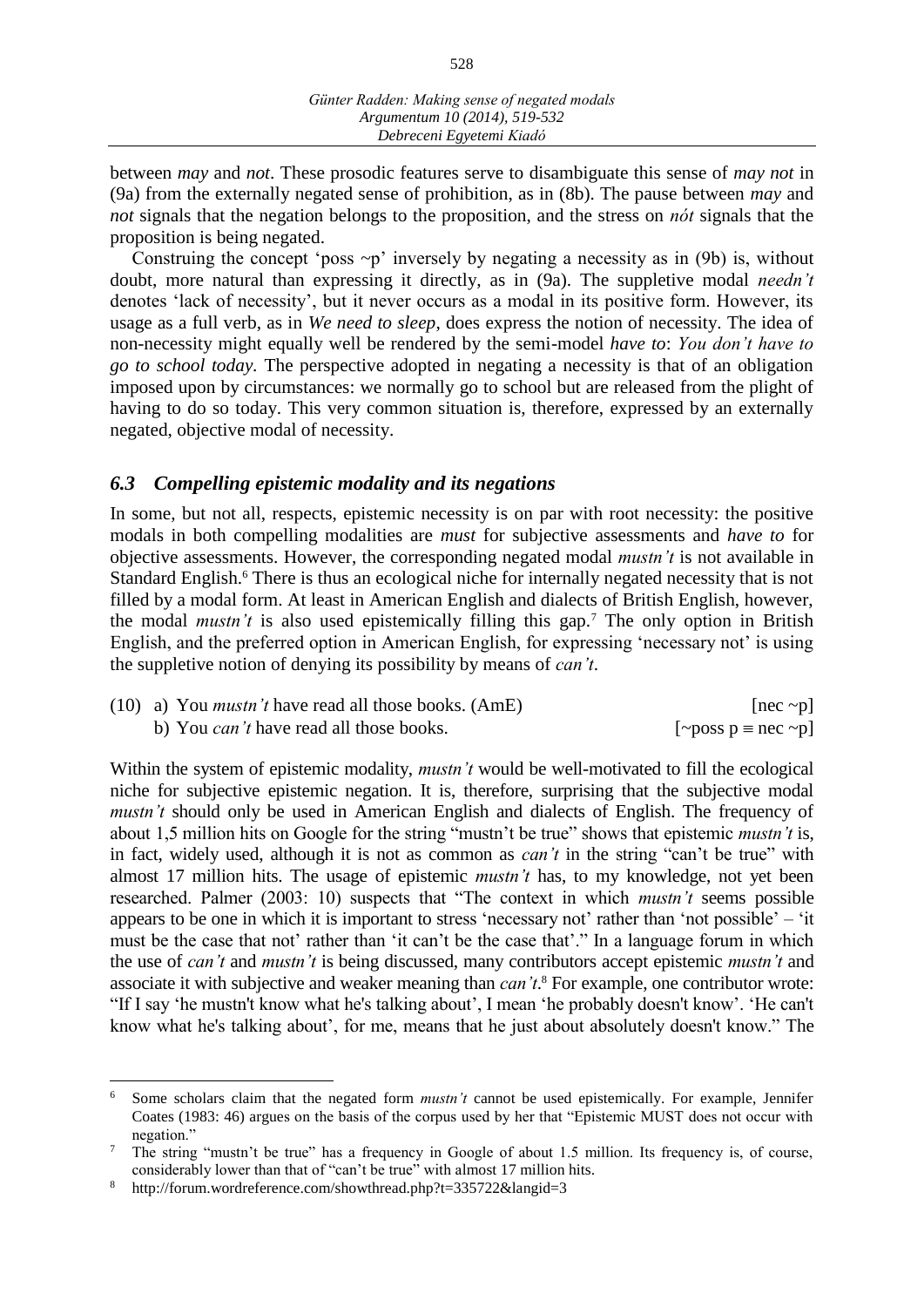sense associated with epistemic *mustn't* seems to hover between 'impossibility', as conveyed by *can't*, and subjective 'possibility that something is not the case', as signalled by *may not*.

The use of objective *can't* as in sentence (10b) makes a straight claim about the impossibility for any normal academic of having read so many books. As already indicated in Section 3, our view of reasoning about epistemic necessities and impossibilities seems to be guided by external circumstances. Reaching the only possible conclusion in logical necessity requires considering all possible conditional factors. Since these factors are independent of the speaker, the process of reasoning may be seen as predominantly objective rather than subjective, as in root modality. It is, therefore, not surprising that the subjective modal *may not*, which was used for deontic denials of permission, is missing as an alternative to *can't* in epistemic impossibility.

### *6.4 Enabling epistemic modality and its negations*

 $\overline{a}$ 

Like epistemic necessity, epistemic possibility shares some properties with its root counterpart but behaves differently in other respects. Thus, while permission is expressed by either *may* or *can*, epistemic possibility is only expressed by *may* and the distal form *could*. The use of *can* for epistemic modality is debatable*.* <sup>9</sup> *May not* is also the only negated modal expressing the concept 'possible not'. In line with the use of *needn't* for 'release of obligation' in (9b), *needn't* is used for 'exemption from necessity' in (11b).

| (11) a) Peter's working days <i>may/could not</i> be over. | [poss $\sim$ p]                 |
|------------------------------------------------------------|---------------------------------|
| b) Peter's working days <i>need not</i> be over.           | [ $\sim$ nec p = poss $\sim$ p] |

The modal *may* in *may not* in (11a) is not stressed, as its corresponding deontic modal in (9a). Both situations are comparable in that the speaker does not commit herself to a positive assessment. Pragmatically, however, granting permission not to act is, as said above, a rare situation because it is included in permission-granting. Thinking of the possibility that a state of affairs does not hold, however, is a perfectly common situation. A typical context inviting the use of epistemic *may not* is that of an affirmative statement which the speaker feels should be qualified, as in the Google example: *Right now, all machines are at or very close to zero, but that may not be true forever*. The reverse situation of a preceding negated statement may invite the qualifying use of *may*, as in: *Usually, I'm not into sterotypes, but that may be true since I see a lot of White boys in flip flops and shorts on rainy days*. Epistemic *may* and *may not* are thus associated with different perspectives adopted by the speaker in assessing a state of affairs within the ongoing discourse.

The negated modal *may not* is also motivated ecologically. It provides a formal contrast with *can't*. As indicated above, the objective modal *can't* denotes 'not possible' and, via inverse equivalence, 'necessary not', while the subjective modal *may not* denotes 'possible not'. Thus, the source of assessment is used to distinguish scopes of negation and hence different kinds of modality. The negated modal *may not* is thus semantically opposed to *can't*. The contrastive stress, therefore, does not fall on *not*, as in the sense of 'permitted not' in (9a), but on the modal *may*, which is pronounced with fall-rise intonation.

<sup>9</sup> Coates' (1983: 19) claim that *can* in its positive form is never epistemic, is certainly not correct. Generic situations, as in the warning *Smoking can damage your health*, call for the use of *can*. There are over a million hits on Google for "smoking can", listing all kinds of negative effects that smoking can cause. This use of *can* may, however, also be seen as an instance of intrinsic modality and paraphrased as 'it is possible for smoking to damage your health'.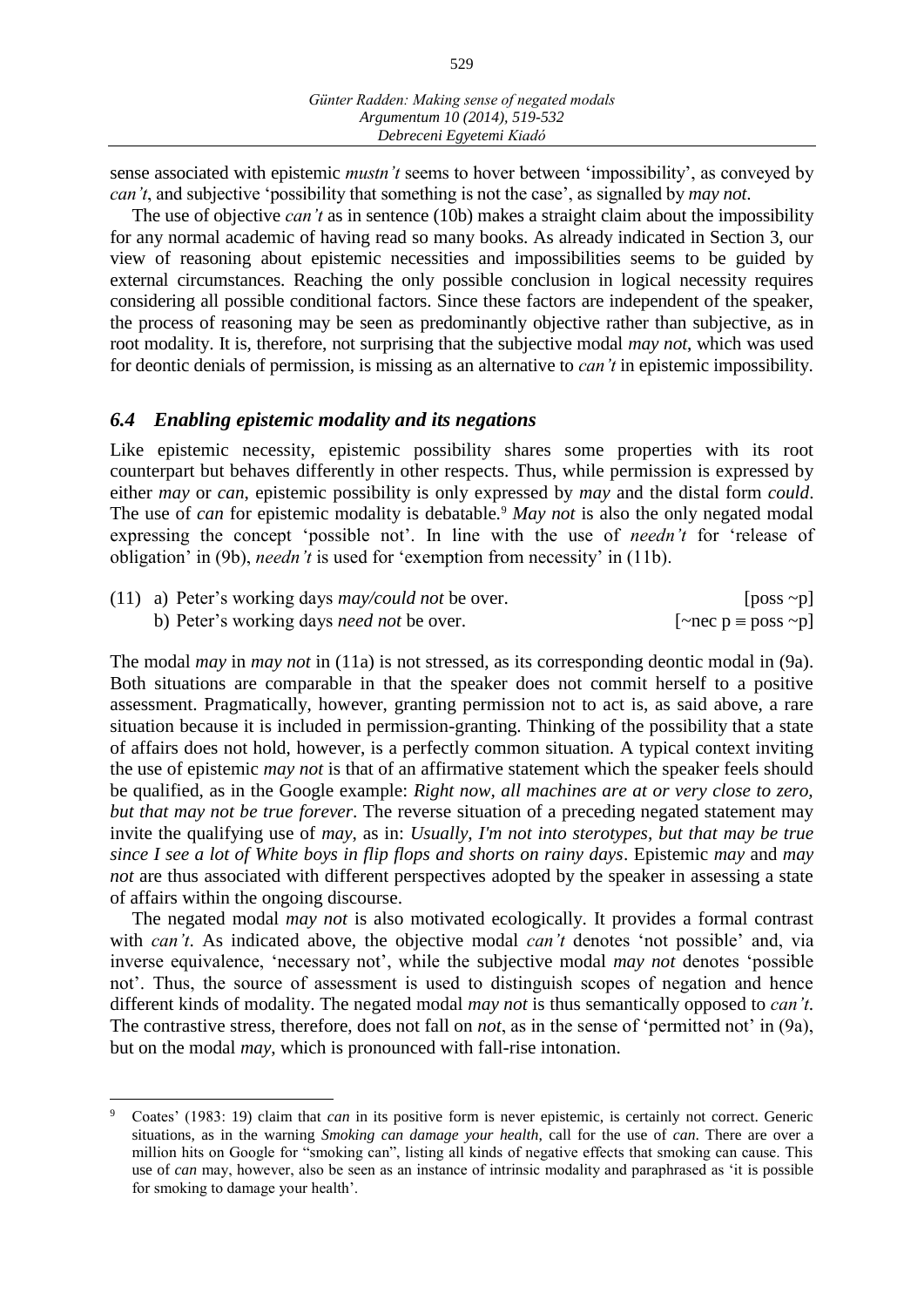The epistemic use of the strong negated modal *needn't* in (11b) corresponds to its deontic use in (9b). The inversely equivalent negation can also be conveyed by the semi-modal *have to*: *Peter's working days don't have to be over*.

### **7 Conclusion**

The conceptual approach adopted here gave greater clarity on the intriguing usages of English modals. The conceptual matrix with its modal distinctions provided a useful framework in which each modal could be allotted its ecological niche and gaps as well as "irregularities" could be detected. The distribution of German modals within the matrix of negated modality was shown to be highly ordered and balanced. The German system exclusively relies on external negation and the rule of logical equivalence. The same negated modals are also used suppletively for internal negation. Differences in scope thus do not surface in the use of negated modals. Moreover, the German system of negated modality makes use of four modals, which are evenly distributed over root and epistemic modality on the one hand and subjective and objective sources of assessment on the other hand so that each modal is assigned its unique place in the system. This system is ecologically well-motivated and probably stable.

The English system of negated modality is far less orderly than the German system, but is certainly not as irregular as it may appear when looked at from a semasiological point of view, an approach typically adopted by most grammarians. The distribution of negated modals turns out to be much more systematic when looked at from an onomasiological, or conceptual, perspective. To show the purely visual advantage of a concept-based analysis, Table 3 is reproduced here as Table 4 with the preferred, or unmarked, negated modals highlighted by bold print.

|        | positive |      |         | propositional negation |           | equivalent modal negation |              |         |         |
|--------|----------|------|---------|------------------------|-----------|---------------------------|--------------|---------|---------|
|        | mod      | subi | obi     | mod $\sim$             | subi      | obj                       | $~\sim$ mod  | subi    | obj     |
| Root   | nec      | must | have to | $nec \sim$             | mustn't   |                           | $~\sim$ poss | may not | can't   |
|        | poss     | may  | can     | $poss \sim$            | may nót   |                           | $\sim$ nec   |         | needn't |
| Epist. | nec      | must | have to | $nec \sim$             | (mustn't) |                           | $\sim$ poss  |         | can't   |
|        | poss     | mav  |         | $poss \sim$            | may not   |                           | $\sim$ nec   |         | needn't |

|  |  | Table 4: Positive and negated modals in English |  |  |
|--|--|-------------------------------------------------|--|--|
|--|--|-------------------------------------------------|--|--|

Unlike German, English does not express internal negation by way of suppletion but by its own set of negated modals. Each negated modal is associated with a specific scope of negation. The negated modals *can't* and *needn't* affect the modality, the negated modal *mustn't* affects the proposition, and the negated modal *may not* may affect the modality or the proposition. Apparently, the semantics of modal verbs plays a larger role in English than in German, whose system of negated modals is exclusively determined by structural patterns.

However, the English system of negated modality also displays conspicuous regularities. As can be seen from the forms printed in bold, external negation is more commonly used than internal negation: as in German, external negation is the default type of negation with modals. For each of the low-frequency modals an explanation was offered in Section 4. In internal negation, root *mustn't* is too authoritarian, root *may nót* is included in *may not*, and epistemic *mustn't* is only used regionally; in external negation, root *may not* competes with other uses of *may not*, in particular its established epistemic sense.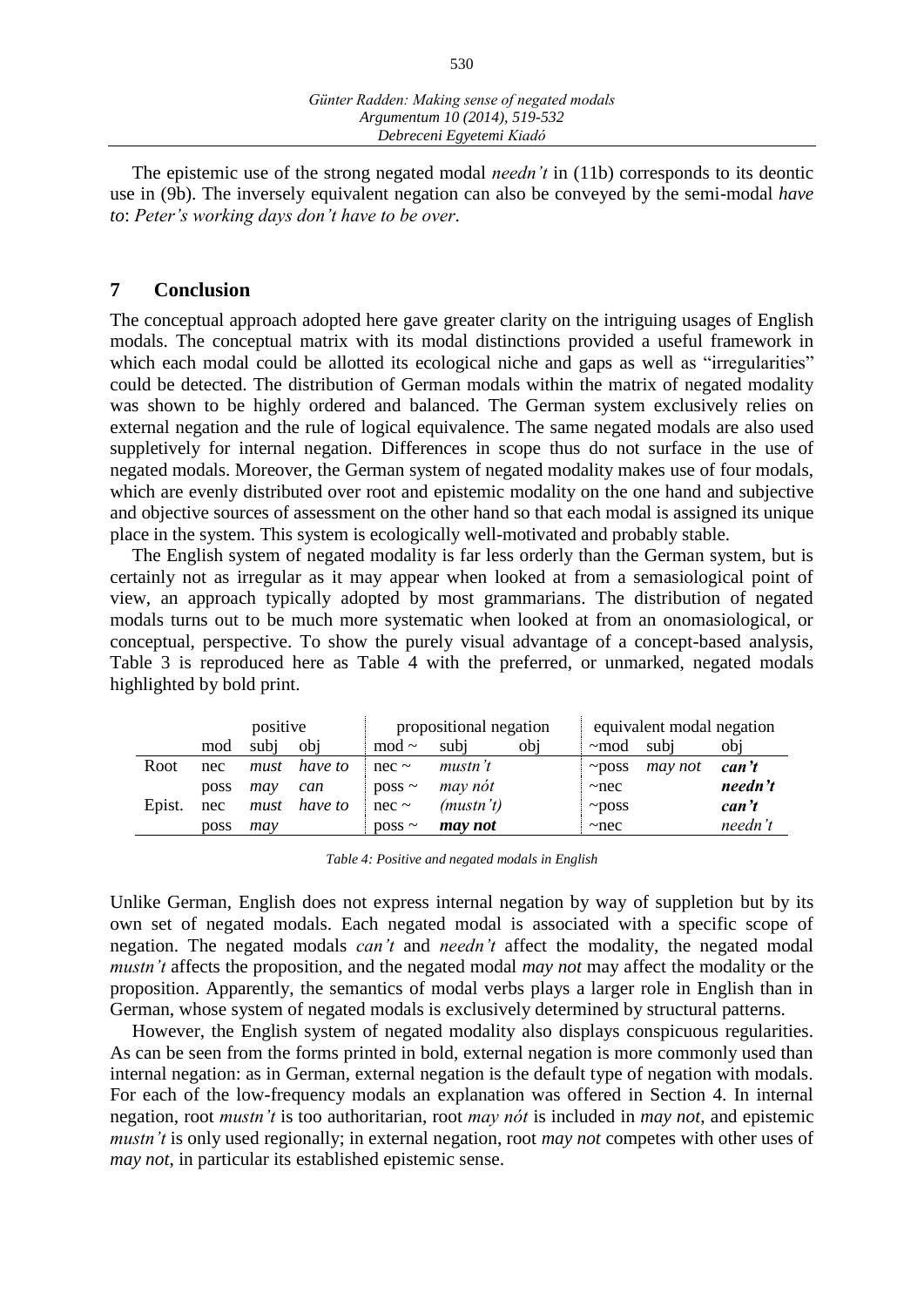A striking feature of the English system of negated modality is the distribution of subjective and objective modals: internal negation is achieved by subjective modals, while external negation, with the exception of *may not*, is achieved by objective modals. This makes perfect sense: in negating the proposition, the speaker expresses his subjective assessment of a negated situation in the same way that he would assess a positive situation, whereas in negating the modality, the speaker redefines a modality. Thus, a prohibition such as *You may not come in* is set in the context of permission-granting: people are implicitly permitted to enter the room or had explicitly enquired to do so. Personally imposing a prohibition is a pragmatically realistic kind of situation and hence deserves to be coded in language although, as stated in Section 5.1, this only occurs infrequently. Prohibitions expressed by *may not* are the only subjective externally negated modalities that are coded by a modal—in contrast to German, which supplies negated modals for all of these modalities.

This leads to a further question: why does English not provide subjective modals for the three remaining conceptual slots of external negation? The explanation is to be found in lexical pre-emption, <sup>10</sup> i.e. a given modal verb cannot be used in a particular sense when it has already been assigned a different meaning. Deontic *mustn't* cannot be used to mean 'personal permission-granting' because it already denotes 'prohibition': thus, *You mustn't go to school today* does not mean 'you may not go to school today'. Deontic *may not* cannot be used to mean 'subjectively assessed impossibility' because it already denotes 'possible not'. Thus, *Peter's working days may not be over* does not mean 'it is not possible that Peter's working days are over'. Finally, the use of epistemic *mustn't* is, as observed in Section 5.3, divided. *Mustn't* would have been an appropriate form to express the subjective alternative to objective *needn't*, as in German *nicht müssen*—and some speakers of English apparently use *mustn't* this way. However, an external negation by epistemic *mustn't* would be in conflict with the internal negation by root *mustn't*, so it is possibly felt to be "distantly" pre-empted by root *mustn't*. As a result, subjective *may not* has largely taken over the sense of negated epistemic possibility.

The distribution and uses of negated modals in English could be shown to be motivated. The impression of irregularity conveyed by the English system of modality arises from two of its properties: the use of modals for both internal and external negation and constraints imposed by lexical pre-emption. The co-presence of two kinds of scope with modal verbs makes it harder for the language user and analyst to detect regular patterns of negated modality, and the principle of lexical pre-emption constrains the extension of modal senses.

#### **References**

 $\overline{a}$ 

Coates, J. (1983): *The Semantics of the Modal Auxiliaries*. London & Canberra: Croom Helm.

- de Haan, F. (1997): *The Interaction of Modality and Negation*: A Typological Study. New York & London: Garland.
- Fauconnier, G. & Turner, M. (2002): *The Way We Think: Conceptual Blending and the Mind's Hidden Complexities*. New York: Basic Books.
- Huddleston, R. & Pullum, G.K. (2002): *The Cambridge Grammar of the English Language*. Cambridge: Cambridge University Press.

<sup>10</sup> Ostler & Atkins (1992: 80f) distinguish between two kinds of pre-emption: "*semantic pre-emption*, where the sense is already represented by a different word; and *lexical pre-emption*, where the word has already been assigned a different sense."